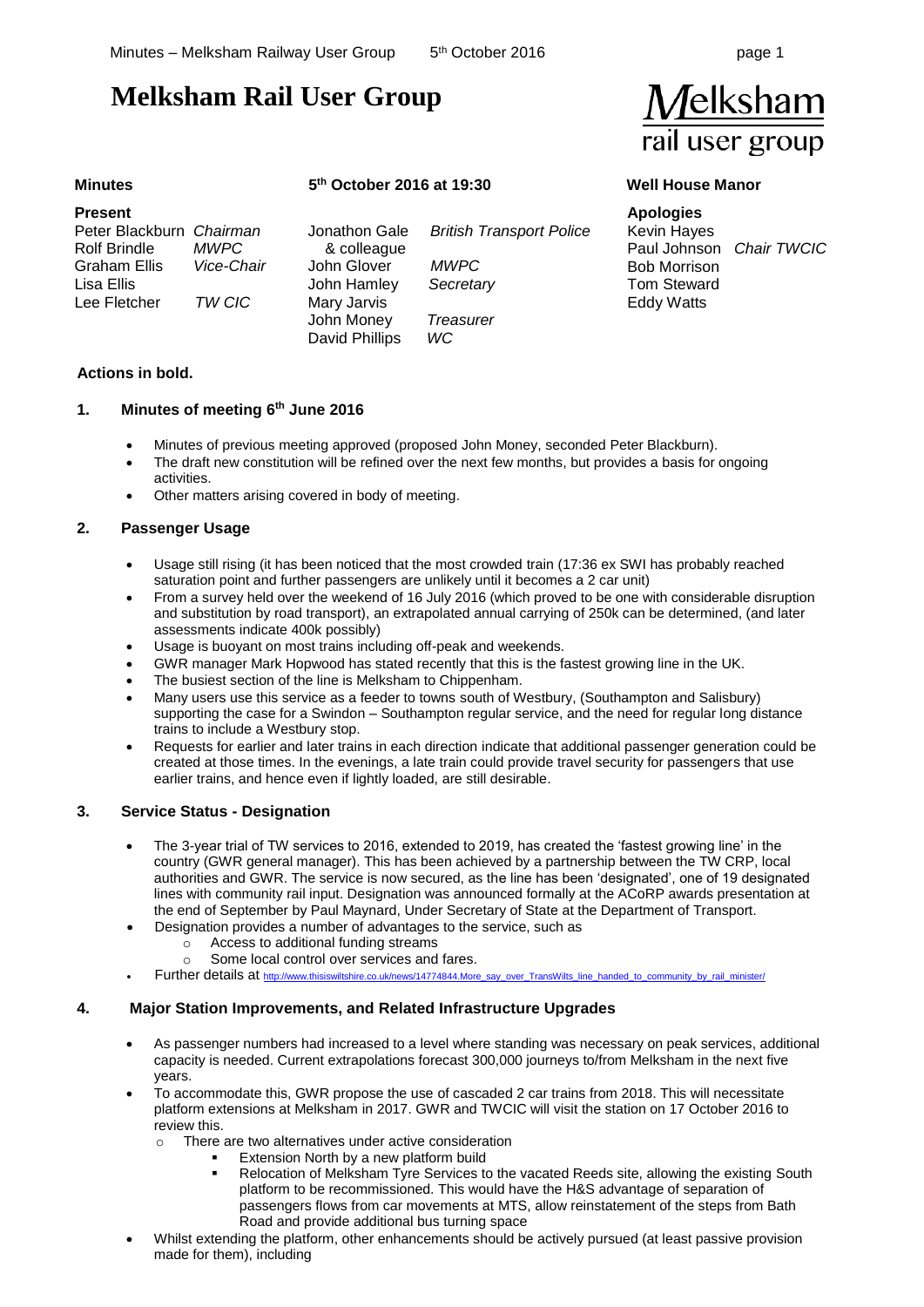### Minutes – Melksham Railway User Group 5 5<sup>th</sup> October 2016 **page 2**

- o Improved access via Murray Walk
- o Northern pedestrian access to Foundry Close (which will also provide a better interchange route with the Chippenham / Melksham buses).
	- This could later be the basis of a local bus route.
- o Routing other local buses through station (currently thought to be difficult due to turning space) or provision of a bus stop on Bath Road near station near the traffic lights
- $\circ$  Additional signal midway between Thingley and Trowbridge to allow two trains in the same direction Later - provision of a passing loop at the station sufficient for passenger trains, subsequently
	- extended to a longer loop for freight trains (probably mid/late 2020s).
- o Improved subway access, and making the underpass more inviting
- o Expanded waiting facilities

### **5. Station Issues**

- Information presentation
	- o Station display not often working
	- o Banner displays typically found at other stations would be ideal, and ideally a remotely driven PA should be provided.
	- o Display boards are still showing out-of-date information such as past engineering works
	- o Conflicting signage states that tickets are not available at the station, and that a TVM is available.
- The (unused) 'bicycle houses' should be removed, to make space for another station bench.
- The yellow safety line on the platform needs repainting
- Rolf Brindle and Eddy Watts continue to maintain parts of the station in their role as 'friends'. The flower tubs are well maintained and a very attractive addition at the station.
- The TVM is invaluable but
	- o is difficult to use in bright weather (in which case, users should purchase tickets from the train supervisor)
	- $\circ$  offers full fare tickets when the next train is the first off-peak train and cannot differentiate between Off-Peak and Super-Off Peak
- TWCIC are also considering use (on a short term basis) of the empty Reeds office as a station 'welcome' facility, manned by volunteers who could provide help to passengers informally. Other possibilities include provision of Wi-Fi, toilets, defibrillator and the sale of cakes etc,
	- $\circ$  Outline costs for conversion are estimated at sub £2,000 (e.g. painting etc), but operational costs have not been reviewed.
	- $\circ$  It was noted that council support might be possible if a WC was provided as part of a more general scheme for business's to offer toilet facilities to the public
	- $\circ$  The facility would not provide manned ticket sales unless volunteers were specially trained and liability issues could be resolved.
- A new station manager has been appointed (James Wilcox) who will meet us at the station next month

### **6. Trans Wilts Rail Partnership (TWCRP) and Community Interest Company (TWCIC)**

*TW issues consider the services and general issues for the entire TW corridor. The following summary lists the key issues that relate directly to the Melksham service.*

- TWCIC is no longer funded by WC, although Melksham Area Board, MTC and MWPC do provide support.
- Overcrowding on the rail service at times has led to criticism of the service, although this can be seen as a reflection of the high demand from passengers.
- Go-Coop, an open access rail company, propose an open-access service from Taunton to Nuneaton via the TW corridor. This company suggested a similar service some years ago. It would provide more no-change opportunities from Melksham. Target date for service provision is December 2017.
- Other key targets that improve the benefits of Melksham station that are being addressed include:
- o Station opening/enhancement at Wilton Parkway and Corsham.
- o Through trains from Swindon to Salisbury/Southampton airport/Southampton.
- o Hourly trains in each direction by 2020.
- o Provision of trains to fill gaps, and for later/earlier services (such as 5:20 and 17:20 up, 7:36 and 20:36 down)
- Further disruptions to services is foreseen in Easter 2017 with services not running between Bath and Bristol. This will result in the Cardiff – Portsmouth service again being diverted as a Swindon-Portsmouth service, with a two hourly stop frequency at Melksham. There is a possibility that 'via Melksham' tickets will only be valid for trains that stop at Melksham. This is under review.

### **7. Promotion**

- On 9 September, GE gave a review of the services to WWRUG near Westbury station. As a trial for a later train, GWR ran a service from Westbury to Chippenham after the meeting finished. This included 4 passengers who were not connected to the talk.9/9 talk
- TW ran a promotional survey at the Melksham River and Food Festival. Potential (but not current) passengers indicated that lack of later trains, and a more frequent service were reasons for not using the trains.
- A proposal for mini-timetables covering Melksham to Bath and London are being considered.
- A number of one-way dog walking outings, with return (or outward) by train have been held.